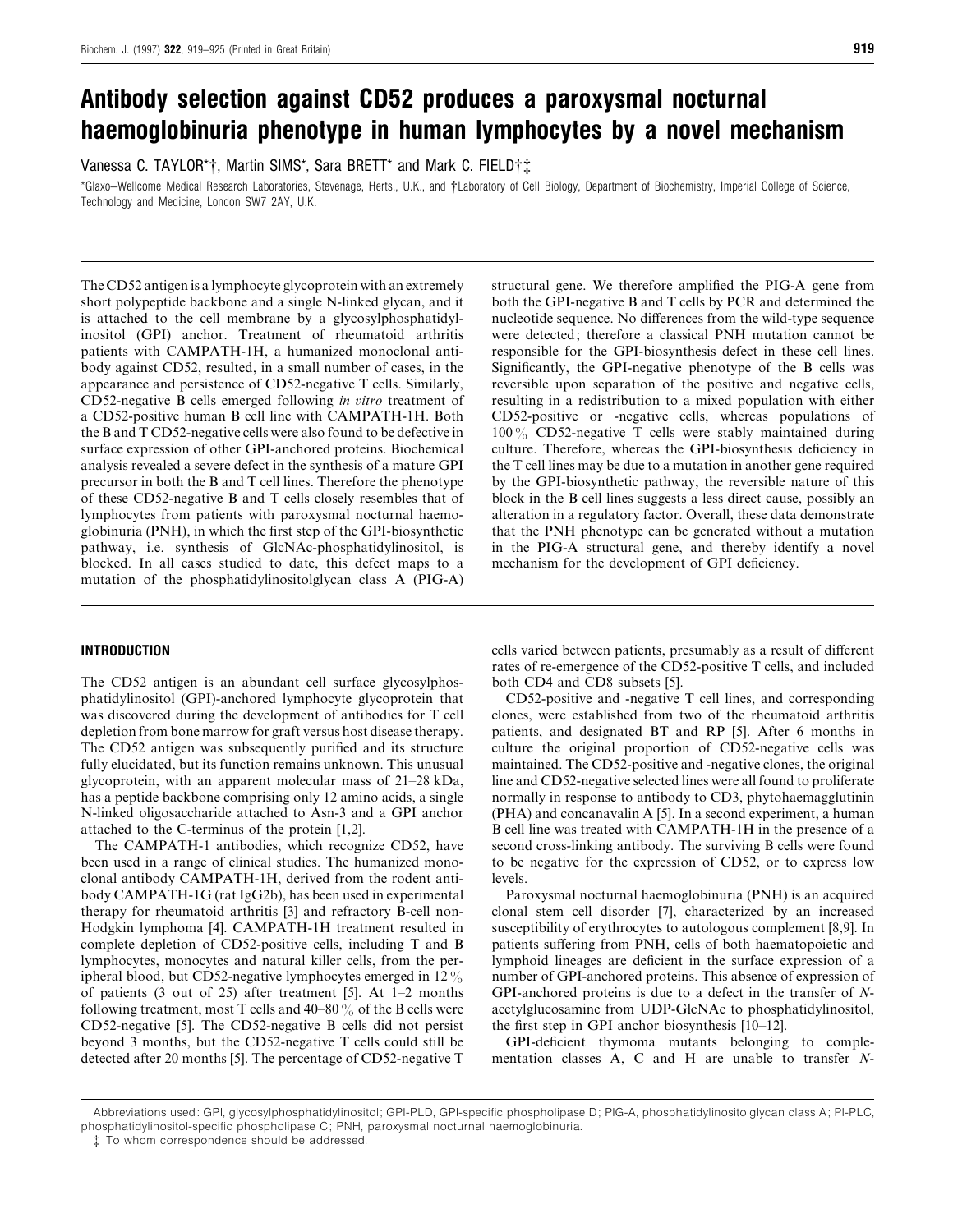acetylglucosamine to a phosphatidylinositol acceptor [13–15]. The human cDNA encoding PIG-A (phosphatidylinositolglycan class A), which repairs the biosynthetic defect in class A thymoma mutants, has been identified [16], and can restore the expression of GPI-anchored proteins in PNH lines [17]. In all PNH patients analysed to date, the defect in GPI anchor biosynthesis is due to a mutation in the PIG-A gene [17–21]. The PIG-A gene was localized to chromosome Xp22.1 [17], suggesting that a single acquired mutation within PIG-A would be sufficient to cause the deficiency in GPI anchor biosynthesis in both sexes.

We have analysed the CD52-negative B and T cells biochemically and genetically; all of the CD52-negative cells failed to express other GPI-anchored proteins on their cell surfaces and were devoid of the capacity to synthesize mature GPI precursors, consistent with the loss of all GPI-anchored proteins from the cell surface. Surprisingly, analysis of the PIG-A coding region detected no alterations from the wild-type sequence. These data demonstrate that a PNH phenotype may be generated by a novel mechanism not involving PIG-A inactivation.

## *MATERIALS AND METHODS*

#### *Cells*

B cells were cultured in Iscove's modified Dulbecco's medium (Gibco–BRL) containing  $10\%$  (v/v) foetal calf serum (Bioclear). T cells were maintained by stimulation every 7–14 days with irradiated peripheral blood mononuclear cells,  $10\%$  Lymphocult T (Biotest) and either anti-CD3 ( $1 \mu g/ml$ ; Serotec) or phytohaemagglutinin (5  $\mu$ g/ml; Sigma) in RPMI (Gibco–BRL) containing  $10\%$  foetal calf serum [5]. The CD52-positive B cell clone C1 was derived from the line WIEN133. C1 cells were cultured in the presence of CAMPATH-1H (20  $\mu$ g/ml; Wellcome Foundation) and anti-(human IgG) (20  $\mu$ g/ml; Becton Dickinson). After 2 weeks viable cells, cloned by limiting dilution, generated clones CV3 and CV5. CV5 *ex io* was derived by injecting CV5 cells subcutaneously into the flanks of nude mice; cells derived from tumours were designated CV5 *ex io* and had reverted to CD52-positive. CD52-positive and -negative T cell lines (BT and RP respectively) were established from two rheumatoid arthritis patients previously treated with CAMPATH-1H [5]. CD52 positive and -negative cells were separated by incubation with CAMPATH-1G and ovine anti-(rat IgG)-conjugated Dynalbeads (Dynal).

#### *Flow cytometry*

Cells were stained for CD52 with FITC-conjugated CAMPATH-1H Fab<sub>2</sub> fragment (Wellcome), for CD59 with YTH 53.1 (gift from G. Hale, University of Cambridge, U.K.) and FITCconjugated anti-(rat IgG) (Becton Dickinson), and for CD55 with mouse anti-CD55 (Serotec) and FITC-conjugated anti- (mouse IgG) (Becton Dickinson). Analysis was performed using a FACScan flow cytometer (Becton Dickinson) and data were acquired using LYSIS II software.

## *Metabolic labelling and lipid extraction*

Cells were incubated with 50  $\mu$ Ci/ml [1-<sup>3</sup>H]ethanolamine hydrochloride (25 Ci/mmol) or  $D-[2,6^{-3}H]$ mannose (48 Ci/mmol) (Amersham) in RPMI/10% foetal calf serum or glucose-free medium for 4 h at 37 °C [22]. T cell lines were collected 3 days after anti-CD3 or phytohaemagglutinin stimulation, when their metabolic activity was greatest [10]. Lipids were extracted with chloroform/methanol  $(2:1, v/v)$  followed by chloroform/

methanol/water (10:10:3, by vol.) as described [22,23]. Extracts were dried in a Speedvac (Savant) and partitioned between butanol and water. Aliquots of the butanol phase were taken for scintillation counting. The butanol phases were analysed by TLC on Silica gel 60 plates (Merck) in chloroform/methanol/water  $(10:10:3, \text{ by vol.})$  (solvent A), chloroform/methanol/1 M  $NH<sub>4</sub>OH$  (10:10:3, by vol.) (solvent B) or chloroform/ methanol}1 M HCl (10: 10: 3, by vol.) (solvent C) in a saturated atmosphere. Radioactivity was located with an Automatic TLC Linear Analyser (Berthold).

## *Chemical modifications and enzymic digestions*

Samples (20 000 c.p.m.) were treated with phosphatidylinositolspecific phospholipase C (PI-PLC) (Boehringer Mannheim), GPI-specific phospholipase D (GPI-PLD) (from rat serum), phospholipase A<sub>2</sub> from *Crotalus adamanteus* venom (Sigma) or nitrous acid, as described previously [22].

#### *PCR amplification of the PIG-A gene*

Genomic DNA was extracted as described previously [24]. Portions of exons 2–6 corresponding to the entire PIG-A coding region were amplified from genomic DNA using primer pairs containing *Bam*HI and *Xho*I restriction sites (bold). Exon 2, (a) CCAGT**GGATCC**CTGAGCTGAGATCCTGTTTTACTC and (b) CTGGC**CTCGAG**CTATGGGAAAAAAGTCTACA-ATGC; exon 3, (c) AGAT**GGATCC**AAGTGGATTCTCAG-TCGTTCTGGTG and (d) CACA**CTCGAG**CCTAAGGTACG-CATGCAGTTAAAACC; exon 4, (e) CGGA**GGATCC**GTAG-CATGAGTTTTCACTCCTTTC and (f) TTCG**CTCGAG**CA-GAAATCCCAACCATGAATGCCC; exon 5, (g) GGTT**GG-ATCC**GATCTTCCTGAGGTATGATTATGG and (h) GCTG **CTCGAG**CAAGTAAGAGTTCAGACACAATC; exon 6 coding region, (i) TCGA**GGATCC**GTTTATCATGGGACA-GGTGATGG and (j) CAGG**CTCGAG**GCAAGGTTATTT-TCCATAGTC. Primers were designed within the introns so as to include intron boundaries and to preclude amplification of the chromosome 12 PIG-A pseudogene [25].

PCRs were performed in a reaction volume of 100  $\mu$ l in buffer containing  $10 \text{ mM}$  Tris/HCl, pH 8.3, 50 mM KCl,  $1.5 \text{ mM}$ MgCl<sub>2</sub>, 0.001% (w/v) gelatin (Perkin–Elmer), 200  $\mu$ M of each dNTP (Perkin–Elmer) and  $5\%$  DMSO. Reactions were performed in a Biometra TRIO-Thermoblock, using  $1.25 \mu$ g of each primer and approx.  $1 \mu$ g of genomic DNA with 2.5 units of *AmpliTaq* DNA polymerase (Perkin–Elmer). Exons 3–6 were amplified by an initial denaturing step at  $97^{\circ}$ C for 1.5 min, followed by 30 cycles of 55 °C for 1 min, 72 °C for 2 min and 93 °C for 1 min, with a final 2 min at 55 °C and 10 min at 72 °C. Exon 2 was amplified under the same conditions, except that annealing was performed at 50 °C. Products were analysed by electrophoresis in  $1\%$  agarose gels stained with ethidium bromide  $(0.25 \mu g/ml)$ , and then cloned into pBluescript (Stratagene) and used to transform DH5α competent cells (Gibco–BRL). Plasmids were purified using Wizard Minipreps (Promega) and amplification products were purified with a QIAEX II Gel Extraction Kit (QIAGEN). Both plasmid inserts and products were sequenced by dideoxy chain termination using an Applied Biosystems Model 373 DNA Sequencer (Perkin–Elmer).

#### *RESULTS*

#### *Characteristics of the CD52-negative B cell clones and the T cell line*

FACScan analyses for CD52 of the WIEN 133-derived parental cell line, C1, and a representative CAMPATH-1H selected clone,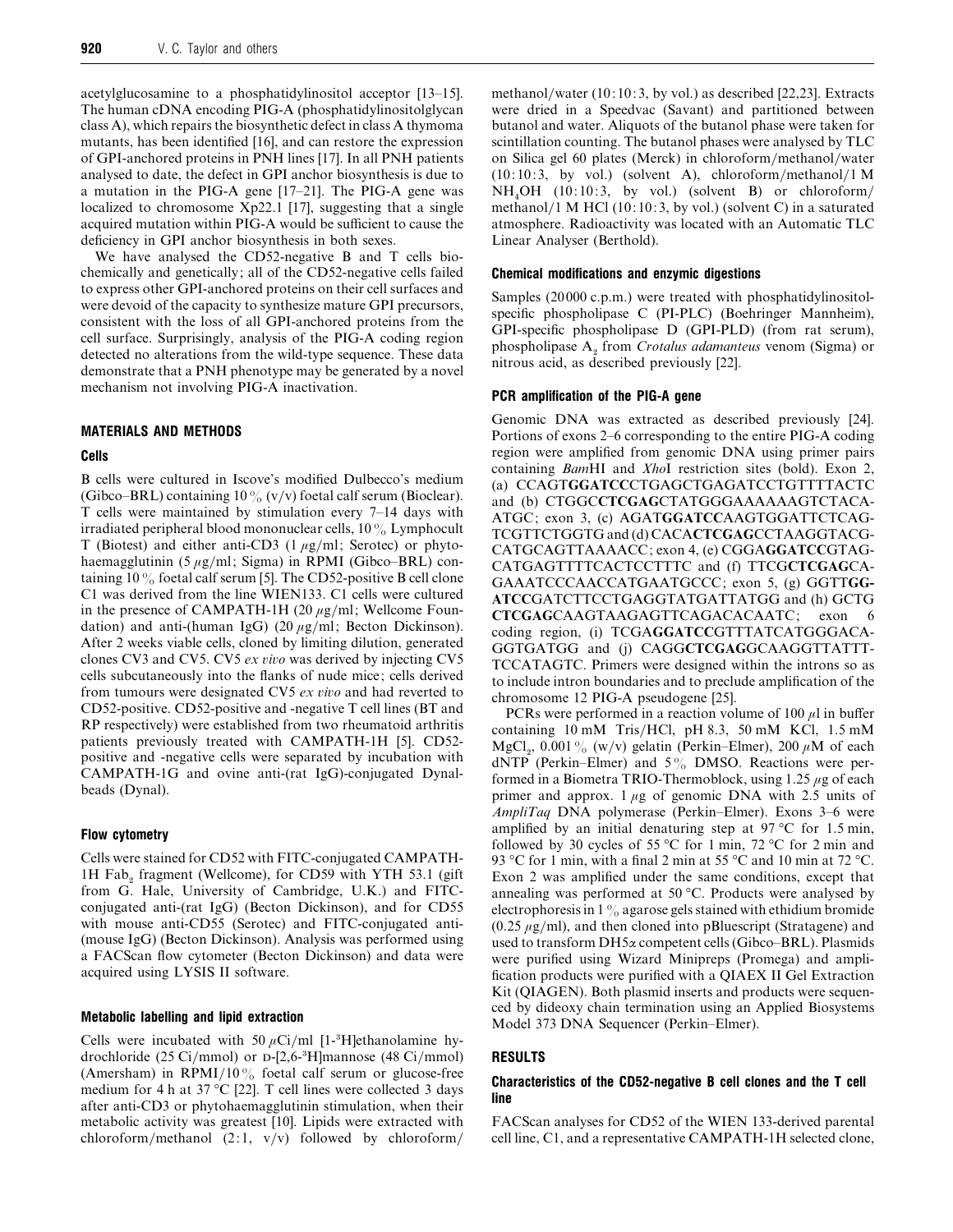

## *Figure 1 FACScan analysis of B and T cell lines*

Expression of CD52 by the B cell clones C1 and CV3 and the T cell lines RP and BT is shown. The shaded histograms represent cells stained with FITC-conjugated CAMPATH-1H Fab<sub>2</sub>, while the open histograms are controls of the same cells stained with FITC-conjugated anti-(rat IgG) only.

CV3, are shown in Figure 1. Most significantly, the CD52 deficient clone was also found to be negative for CD55 and CD59, two additional GPI-anchored antigens, suggesting a general defect in GPI-anchor metabolism (Table 1). Unexpectedly, staining of all negative clones, i.e. CV3 and CV5, produced two peaks in the FACScan profile, clearly indicating the presence of both GPI-negative and GPI-positive populations (Figure 1 and Table 1). These CD52-negative B cell clones, generated by limited-dilution cloning at 0.3 cell/well, were subsequently recloned, and all five clones obtained showed similar FACS profiles, i.e. mostly CD52-negative cells with a minority  $(10-40\%)$  of positive cells. This behaviour is unusual, as simple reversion would be unlikely to account for the maintenance of subpopulations of CD52-positive cells at a discrete level. We chose to study this phenomenon further by isolating highly purified CD52-positive and -negative populations using CAMPATH-1G and sheep anti-(rat IgG)-conjugated magnetic beads, followed by a return to culture. Over a period of several days the cells in both cultures returned to the original proportions of CD52-positive and -negative cells (Table 2). The apparent

#### *Table 1 FACScan analysis of CD52-negative cells for surface expression of other GPI-anchored proteins*

Cells were analysed for surface expression of CD52, CD55 and CD59 by FACScan using the antibodies described in the text (see the Materials and methods section). There is an extremely close correlation between the percentages of cells expressing all three markers, indicative of a common block to surface expression.

|                |                 | Positive cells (%) |                  |      |  |
|----------------|-----------------|--------------------|------------------|------|--|
| Cell type      | Cell line       | CD <sub>52</sub>   | CD <sub>55</sub> | CD59 |  |
| <b>B</b> cells | C1              | 100                | 100              | 100  |  |
|                | CV <sub>3</sub> | 27                 | 24               | 26   |  |
|                | CV <sub>5</sub> | 16                 | 14               | 16   |  |
| T cells        | <b>RP</b>       | 100                | 100              | 100  |  |
|                | BT              | 0                  | 0                | 0    |  |

#### *Table 2 Expression of CD52 by the B cell line CV3 during culture*

CD52-positive and -negative cells were separated from a CV3 culture with magnetic beads (see the Materials and methods section), and the individual populations were returned to culture. At periodic intervals samples were withdrawn from the cultures for analysis of the level of CD52 surface expression. The percentage of CD52-positive cells immediately after separation was not determined, as the cells were still attached to the beads, but was assumed to be 100 %. NA, not analysed.

|                                | No. of days $\ldots$ 0 | CD52-positive cells (%) |               |           |          |          |          |          |  |
|--------------------------------|------------------------|-------------------------|---------------|-----------|----------|----------|----------|----------|--|
|                                |                        |                         | Separation    | 3 6 7     |          |          | 10       | 14       |  |
| CD52-negative<br>CD52-positive |                        | 23<br>17                | $^{0}$<br>100 | NA.<br>55 | ΝA<br>28 | 17<br>ΝA | ΝA<br>15 | 21<br>ΝA |  |

conservation of CD52 expression on  $\sim$  25% of the total cell population did not correlate with the cell cycle (J. Tite, unpublished work).

We also analysed two T cell lines derived from individuals treated with the CAMPATH-1H antibody, 19 and 16 months after treatment (RP and BT respectively). The former line, RP, was  $100\%$  CD52-positive whereas the latter, BT, was completely negative for CD52 surface expression. The BT cell line was also negative for CD55 and CD59 (Figure 1 and Table 1), suggesting that it too, in common with the CV3 and CV5 lines, had a general defect in GPI-anchor metabolism. In contrast with the CV3 and CV5 cells, the  $100\%$  CD52-negative BT population did not revert to CD52 expression during extended culture [5].

#### *Identification of the mature GPI-anchor precursor in B cells*

The failure of the CD52-negative cells to express other GPIanchored proteins on their cell surface clearly suggested that a general defect, either in GPI-precursor lipid biosynthesis or in attachment, was present in these cells. We therefore chose to determine whether the CD52-negative cells synthesized mature GPI-anchor precursors by metabolic labelling with ethanolamine. We used the well-characterized murine T cell line EL4 throughout as a positive control for our studies [15], and initially investigated the CD52-positive B cell line C1.

Ethanolamine metabolic labelling identified one peak, designated mGPI, which migrated in solvent system A with an  $R<sub>F</sub>$  of 0.4, consistent with a polar glycolipid of the GPI class putatively similar to the species designated as 'core' [15,26,27]. Considerable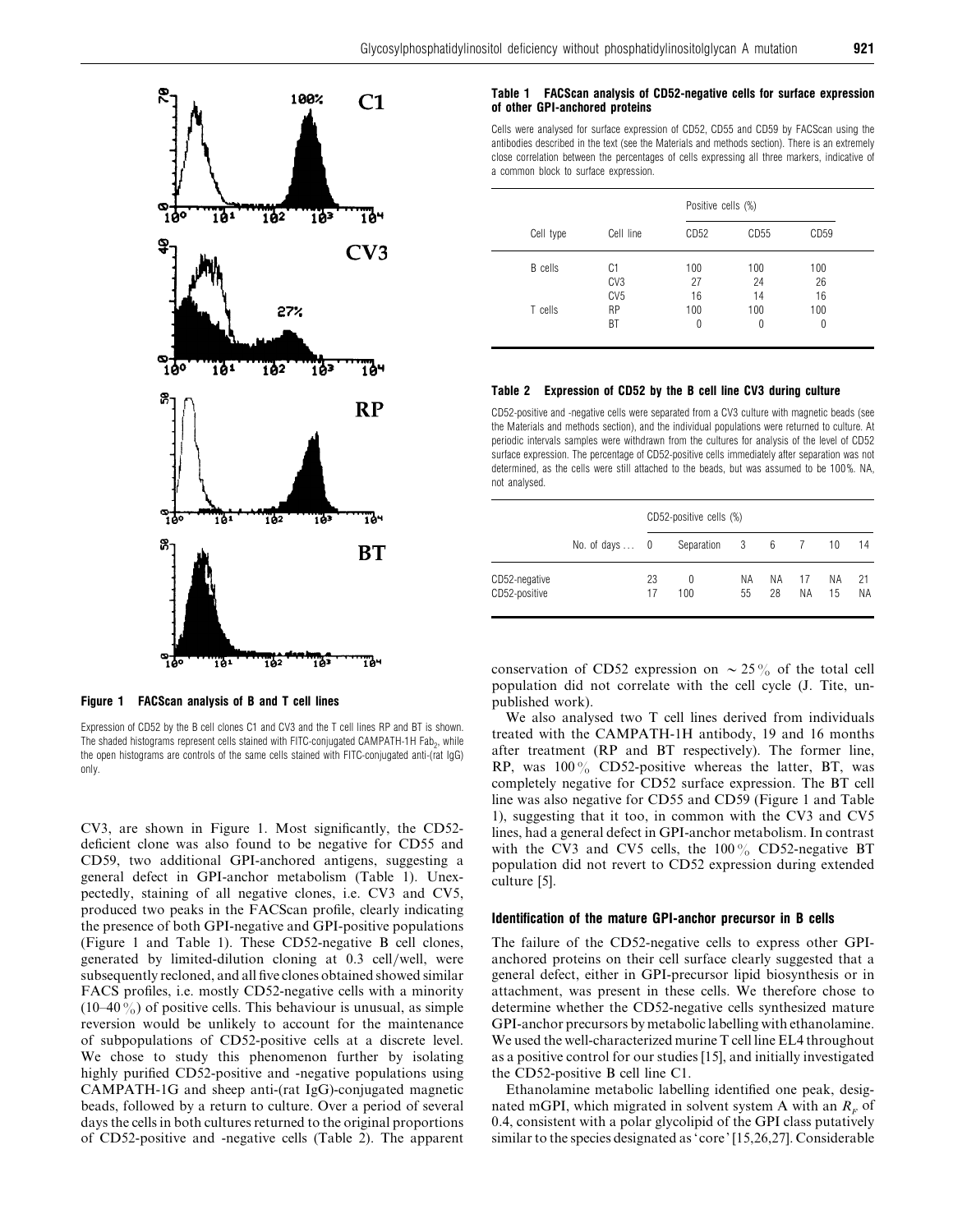#### *Table 3 Correlation between mGPI synthesis and the percentage of CD52 positive cells in different cell lines*

The percentage of the total ethanolamine incorporation into lipid represented by the mature B cell GPI-lipid mGPI was calculated following resolution by TLC and integration of the mGPI peak. The amount of mGPI in the C1 cell line was set at 100 %. The percentage of CD52-positive cells was determined by FACScan analysis.

| Cell line       | CD52-positive cells (%) | mGPI content (%) |
|-----------------|-------------------------|------------------|
| C1              | 100                     | 100              |
| CV <sub>3</sub> | 27                      | 42               |
| CV <sub>5</sub> | 16                      | 14               |
| CV5 ex vivo     | 45                      | 64               |



*Figure 2 Identification of mGPI as a mature GPI precursor*

In (*A*) and (*E*), mouse EL4 T cells and human C1 B cells were metabolically labelled with [<sup>3</sup>H]ethanolamine, and extracted lipids were analysed by TLC in solvent A. EL4 and C1 cell ethanolamine-labelled lipid extracts were treated with GPI-PLD (*B* and *F*), GPI-PLD in the presence of 1,10-phenanthroline (*C* and *G*) or PI-PLC (*D* and *H*). Vertical scales are adjusted so that the dominant peak phosphatidylethanolamine (PE) or lyso-PE is set to 100 %. The positions of mGPI, PE, lyso-PE, the solvent front (F) and the origin (O) are indicated.

quantities were also recovered of a labelled phospholipid which co-migrated with a phosphatidylethanolamine standard, but the identity of this species was not investigated further. A species with the same  $R_F$  was also labelled by all three partially GPI-positive cell lines (results not shown and Table 3). Additionally, a species was also detected that had [3H]GlcNAc and  $[{}^{3}H]$ mannose labelling, migrating identically to  $[{}^{3}H]$ ethanolamine-labelled mGPI, consistent with mGPI being a GPI species (results not shown). To confirm that mGPI is indeed a GPI-anchor precursor, we subjected the ethanolamine-labelled EL4 and C1 extracts to enzymic and chemical treatments. Both mGPI from C1 and 'core' from EL4 were sensitive to GPI-PLD, marked by a shift of the peak towards the origin (Figure 2). A



*Figure 3 mGPI is highly similar to the mature GPI precursor from EL4 cells*

Mouse EL4 T cells and human C1 B cells were metabolically labelled with  $[3H]$ ethanolamine and lipids were extracted. In  $(A)$  and  $(B)$  the ethanolamine-labelled  $E$ L4 extract was either mocktreated (*A*) or treated with nitrous acid (*B*) and analysed by TLC in solvent A. In (*C*)–(*H*), ethanolamine-labelled lipids extracted from both EL4 cells and human B cells were then analysed by TLC in three different solvent systems (solvent A, *C* and *D*; solvent B, *E* and *F*; solvent C, *G* and *H*). The positions of mGPI, phosphatidylethanolamine (PE), lyso-PE, the solvent front (F) and the origin (O) are indicated.

GPI-PLD activity in rat serum, and not a phospholipase  $A_{2}$ , was responsible for the degradation of mGPI, as cleavage was inhibited by 1,10-phenanthroline (Figures 2C and 2G). mGPI and 'core' were resistant to PI-PLC, as expected if an acyl chain is attached to the inositol ring (Figures 2D and 2H; [27]). Furthermore, the mouse T cell species 'core' was sensitive to nitrous acid treatment, confirming the identification of 'core' in our murine extracts (Figures 3A and 3B). We were unable to determine the effect of nitrous acid on mGPI in the B cell lipid extract because of distortion of the control profiles, probably due to detergent in the incubation buffer. However, the murine EL4 precursor 'core' and the human B cell mGPI co-migrated in three different solvent systems (Figures 3C–3H), confirming that mGPI is a mature GPI precursor of B cells, with a very similar or identical structure to 'core' [15,26,27].

## *Correlation of the percentage of CD52-positive cells with the amount of mGPI in lipid extracts*

We next labelled the various B cell clones with ethanolamine and analysed the extracted lipids by TLC in solvent A. The amount of mGPI present in the CD52-negative clones was clearly decreased compared with the CD52-positive cell line C1; moreover, mGPI amount correlated well with the percentage of CD52-positive cells present in each cell population (Table 3). These data clearly suggest the possibility that only the CD52 positive cells are capable of synthesizing mGPI, raising the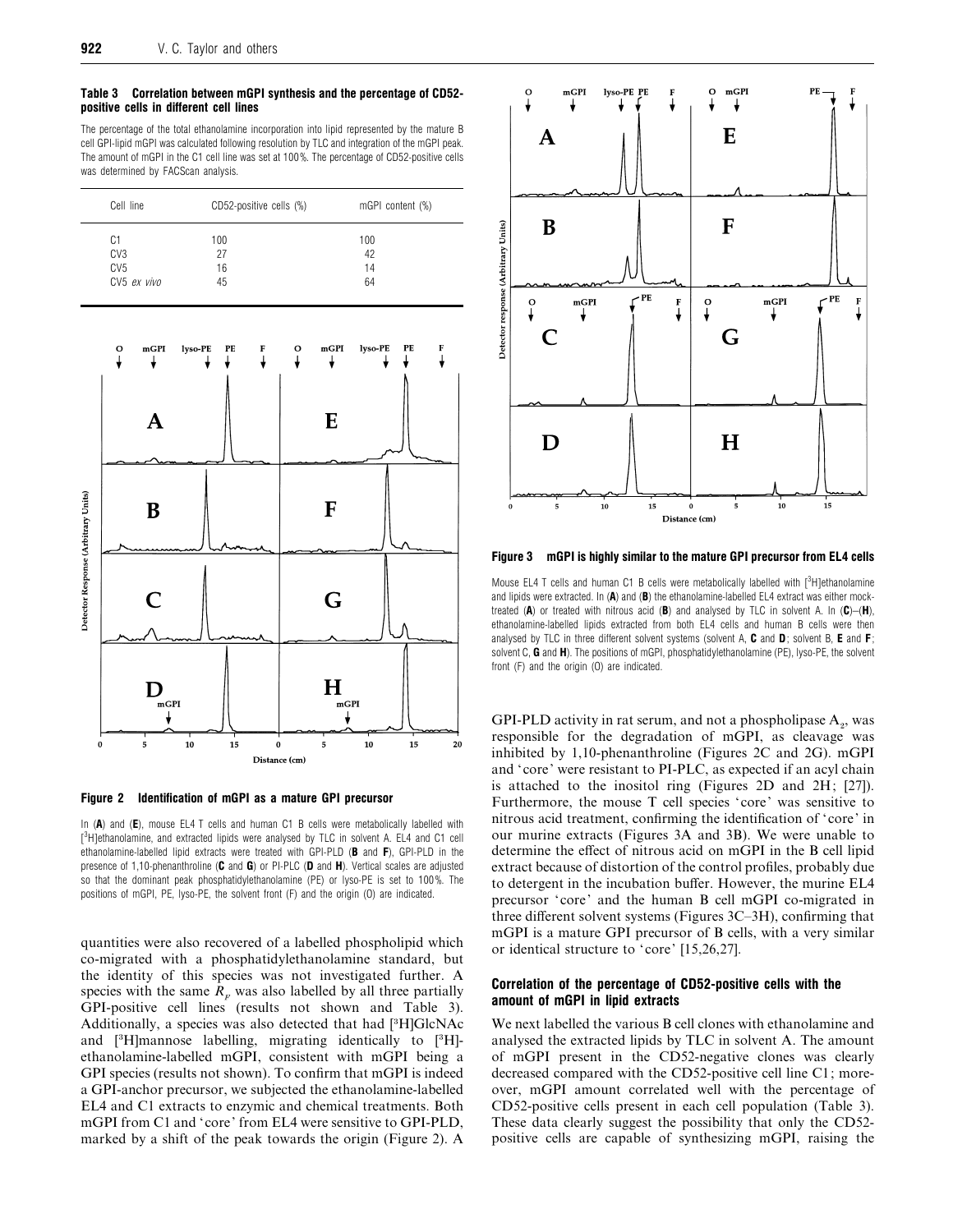

#### *Figure 4 The T cell line BT is defective in the synthesis of mature GPI precursors*

Mouse EL4 T cells and human RP and BT T cells were metabolically labelled with [<sup>3</sup>H]mannose, and lipids were extracted and analysed by TLC. (A) EL4 cells synthesize a polar lipid at  $R_F$  0.4 previously described as 'core'. In (**B**) and (C), the CD52-positive T cell line RP synthesizes a mature GPI precursor (mGPI), whereas extracts from the CD52-negative BT cell line do not contain this lipid. The positions of mGPI, the solvent front (F) and the origin (O) are indicated.

possibility that the defect is due to a PIG-A mutation of the type observed in patients with PNH.

We were also unable to detect a mature GPI precursor in the BT cell line. We did not investigate the structure of this lipid as thoroughly as for the B cells, as the identification of a mature GPI lipid in human T cells has already been made [15]. However, we did observe that in [\$H]mannose-labelled extracts of both EL4 cells and the RP cell line a major peak was observed at  $R_F \sim 0.4$  (Figures 4A and 4B). This peak was sensitive to nitrous



#### *Figure 6 Amplification of exon 5 from GPI-deficient cells and their GPIpositive counterparts*

The PIG-A exon 2–6 fragments were amplified by PCR from C1, CV3, RP and BT cells and the products were electrophoresed on a 1 % agarose gel. In each case distinct strong bands were obtained for each fragment amplified from each cell type. The exon 5 products are shown as a representative example. For each set of lanes, the products of two independent reactions are shown, followed by a control reaction where primers were omitted. The final lane (Con) is a negative control containing no DNA template but otherwise identical to the other reactions. A 1 kb DNA ladder is shown on the left.

acid in both cell lines (results not shown). By contrast, the BT cell line failed to synthesize significant quantities of mGPI (Figure 4C).

## *Analysis of the PIG-A gene of GPI-deficient B and T cells*

We analysed the PIG-A structural gene by PCR amplification of the individual exons from genomic DNA isolated from several of the cells in the study. Exons  $2-5$  and the 5' portion of exon 6, corresponding to the C-terminus of the protein, were amplified by PCR from CV3 and BT cells and their GPI-positive counterparts C1 and RP respectively (Figures 5 and 6). The regions amplified covered the entire coding region as well as the intron splice sites. To minimize the possibility of PCR artifacts, each exon was amplified in two independent PCRs and the products cloned into pBluescript (Figure 6). One clone derived from each PCR was sequenced and compared with the published PIG-A genomic sequence (NCBI accession numbers D28788–D28791 [28]).

Two single base changes were detected in each of the exon 2 DNA sequences derived from both of the wild-type cell lines C1 and RP, and a single base change was also detected in one of the exon 3 sequences derived from the C1 B cell line. That these mutations were PCR or sequencing artifacts was demonstrated by sequencing the products of a third PCR directly. The sequence





Each exon is shown as an open box (not to scale) and the true sizes are indicated. Exon 1 and part of exon 6 are shaded to indicate that they are non-coding. Positions of primer pairs are represented by bars and letters above (forward primers) and below (reverse primers) the relevant exons, and the expected size of each product is given. Exon 1 and the 3' end of exon 6 were not amplified. For each exon, a single clone was sequenced from two independent reactions (PCR1 and PCR2). To resolve ambiguities (see the text) a third amplification was performed where necessary (PCR3) and products were sequenced directly. 'All' indicates that products from C1, CV3, RP and BT cells were sequenced; 'C1' indicates that data were obtained for C1 cells alone.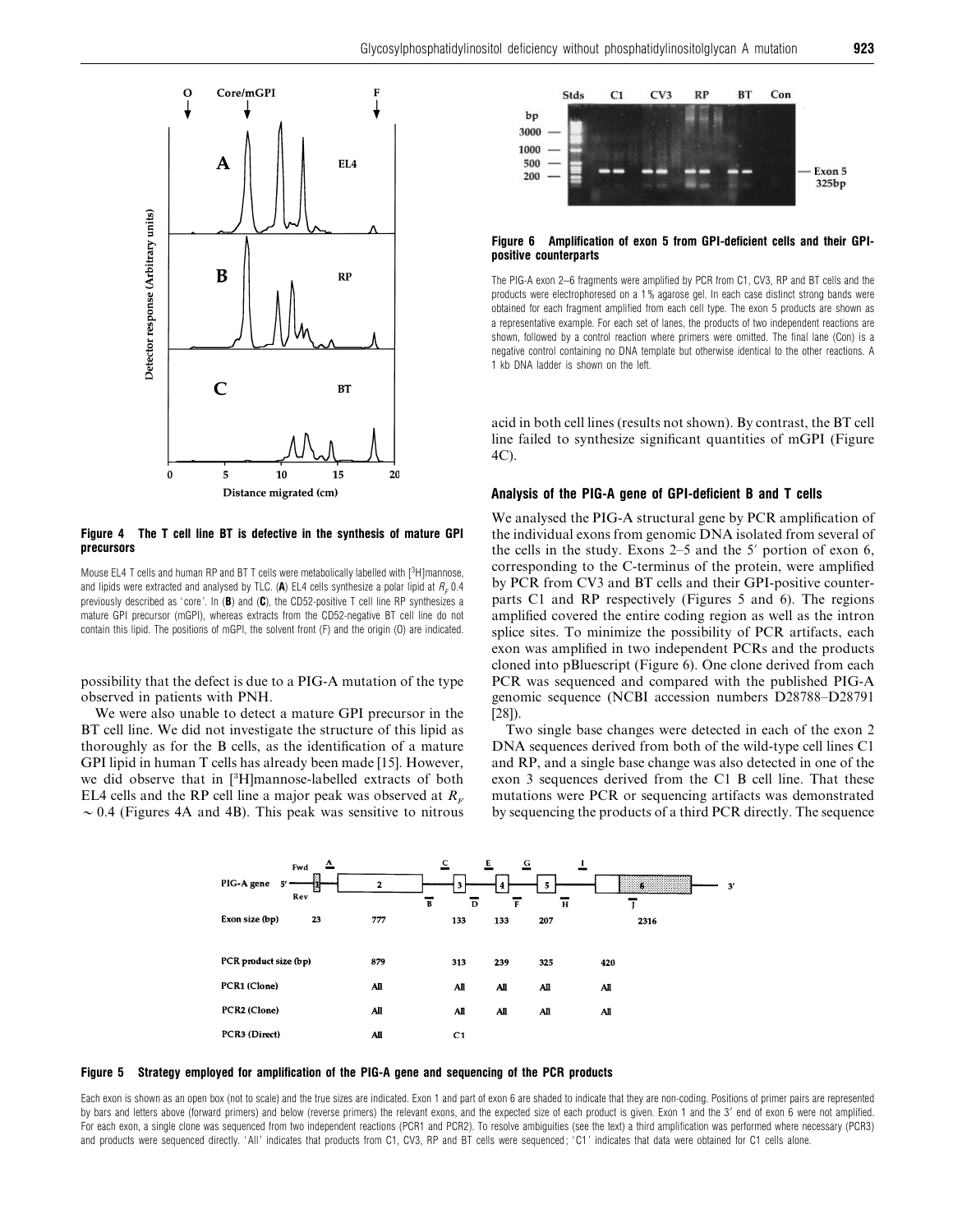obtained for each PIG-A exon from the GPI-positive cells C1 and RP was in this case identical to the published PIG-A sequence. Therefore no changes from the published sequence were present in the GPI-positive cells.

For the GPI-deficient cells two single base changes were detected in the exon 2 sequence of one PCR product derived from CV3 cells, and a single base change was detected in this exon of one product from BT cells. Again, these single base changes were suspected PCR artifacts, and additionally were silent changes. We again sequenced the products of a third PCR reaction directly to resolve these errors, and no mutations were detected. Furthermore, no mutations were identified in any of the intron splicing sites, eliminating the possibility of a mutation in the PIG-A gene as a result of incorrect intron splicing. Therefore there is no defect in the structural gene of PIG-A to explain the observed GPI deficiency.

## *DISCUSSION*

We have shown that CD52-negative T cells produced by CAMPATH-1H treatment *in io*, and B cells generated by *in itro* CAMPATH-1H treatment, are deficient in surface expression of both CD59 and CD55. As CD52, CD55 and CD59 are all anchored to the cell surface by a GPI anchor, these observations suggest that a generalized problem in GPI-anchor synthesis, addition or trafficking has arisen in these cell lines. We therefore investigated the capacity of the CD52-negative B and T cell lines for the biosynthesis of GPI lipids and compared these with the parental CD52-positive lines. As a B cell mature GPI lipid has not been identified as yet, we initially looked for a candidate precursor lipid in the GPI-positive B cell line C1.

Structural analysis of ethanolamine-labelled extracts from C1 cells allowed identification of a labelled polar lipid species, which we designated mGPI. This species had the expected properties of a mature mammalian GPI precursor. mGPI has an  $R<sub>F</sub>$  of 0.4 in solvent system A, identical with that of the EL4 cell GPI precursor 'core' [15,26,27]. Additionally, mGPI was sensitive to GPI-PLD but resistant to PI-PLC, consistent with an acylinositol structure. Finally, mGPI and 'core' co-migrated in three different TLC solvent systems, confirming close structural similarity between the two lipids. In additional experiments using [\$H]mannose or glucosamine we observed a species that comigrated with [\$H]ethanolamine-labelled mGPI from lipid extracts (results not shown), consistent with the assignment of mGPI as a mature GPI precursor in human B cells.

When we analysed lipid extracts from C1, CV3, CV5 and CV5 *ex io* cells we observed that mGPI levels were correlated with CD52 cell surface expression in mixed cell populations, and additionally that mGPI was completely absent from pure CD52 negative cell preparations. These data clearly suggest that the inability to express CD52, and other GPI-anchored surface proteins, is indeed due to defective GPI biosynthesis by these lymphocytes. Additionally the CD52-negative T cell line BT similarly failed to synthesize mature GPI precursors, in contrast with the CD52-positive RP cell line.

Therefore the phenotype of the GPI-deficient B and T cells strongly resembles that of PNH lymphocytes. In all PNH cells analysed to date the biosynthetic defect has been mapped to the first step of the pathway, i.e. transfer of *N*-acetylglucosamine from UDP-GlcNAc to phosphatidylinositol [10–12]. The gene encoding PIG-A, which is essential for the synthesis of GlcNAcphosphatidylinositol [16], contains a variety of mutations in cells from PNH patients [17–21], and these are proposed to be the cause of deficient GPI-anchor biosynthesis in PNH patients. Therefore we analysed the PIG-A locus in our CD52-negative B

and T cell lines. Most unexpectedly, we found that the PIG-A structural gene, including the intron splice sites, was identical to the wild-type sequence in all cases, ruling out a simple PIG-A mutation as an explanation for the GPI-deficient phenotype of these cells.

Whereas the overall phenotypes of the CD52-negative B and T cells were superficially the same, marked differences were observed in the apparent stability of the CD52 deficiency. For example, the CV3 B cell population remained only  $\sim 25\%$ CD52-positive, despite recloning. Most surprisingly, when the CD52-positive and -negative cells were separated and returned to culture, both populations reverted to the original distribution, again  $\sim 25\%$  CD52-positive. This phenomenon was not observed for the BT cell line, where the CD52-negative cells, initially separated in the same manner as for CV3, did not revert to a CD52-positive phenotype even after 6 months in culture. Thus it would appear that, although both cell types are defective in the biosynthesis of GPI anchors, this defect is reversible in the B cells but permanent in the T cells, suggesting that the alterations in the B and T cells producing the GPInegative phenotype are non-identical.

Re-expression of GPI-anchored proteins has been observed with sodium butyrate treatment of class H Thy-1-negative thymomas, and this presumably is the result of a stimulation of transcription rather than an alteration to a structural gene [29–31]. Such a mechanism may underlie the apparent ability of the GPI-deficient B cells to regain the capacity to synthesize GPI anchors. Separation of the cells into an all-GPI-negative population may provide a signal for re-activation of the affected gene. Furthermore, the persistence within a GPI-negative population of GPI-positive cells, which reappear in culture after removal, also suggests a signalling phenomenon between the cells. Conversely, the deficiency in GPI-anchor biosynthesis in the T cells is irreversible. As there is no defect in the PIG-A gene of the BT cell line, candidates include other genes involved in GPI biosynthesis. An additional possibility is disruption of the promoter, or other control element, of the PIG-A gene itself. Presumably such defects are rare as, unlike point mutations in the coding region which can result in truncation, nonsense or mis-splicing, point mutations within DNA control elements rarely have effects of sufficient intensity to account for a complete shutdown of GPI biosynthesis, and this would therefore necessitate consideration of more extensive alterations to the promoter.

Interestingly, in a separate trial, CD52-negative T cells with deficient surface expression of other GPI-anchored proteins emerged in a patient with refractory B cell non-Hodgkin lymphoma after treatment with CAMPATH-1H [4]. Reverse transcriptase-PCR analysis suggested that a deletion of exon 4 of the PIG-A gene could account for the GPI deficiency, a classical PNH defect [4]. As small numbers of PNH cells are most probably present in asymptomatic individuals, it is probable that, under appropriate selection, these cells can selectively proliferate [32,33]. Thus CAMPATH-1H treatment of the rheumatoid arthritis patients may have led to the expansion of preexisting GPI-deficient cells. From the data presented here, it is apparent that such a deficiency can arise by more than one distinct mechanism.

Several direct conclusions can be drawn from the present study. A mature GPI anchor precursor, mGPI, has been identified in a B cell line, and a similar species has also been identified in a human T cell line. mGPI is highly similar to, and probably identical with, a GPI-anchor precursor characterized from the murine EL4 line [27]. A correlation was found between the percentage of CD52-positive B cells and the level of mGPI detected in the lipid extracts from these cells. While the phenotype